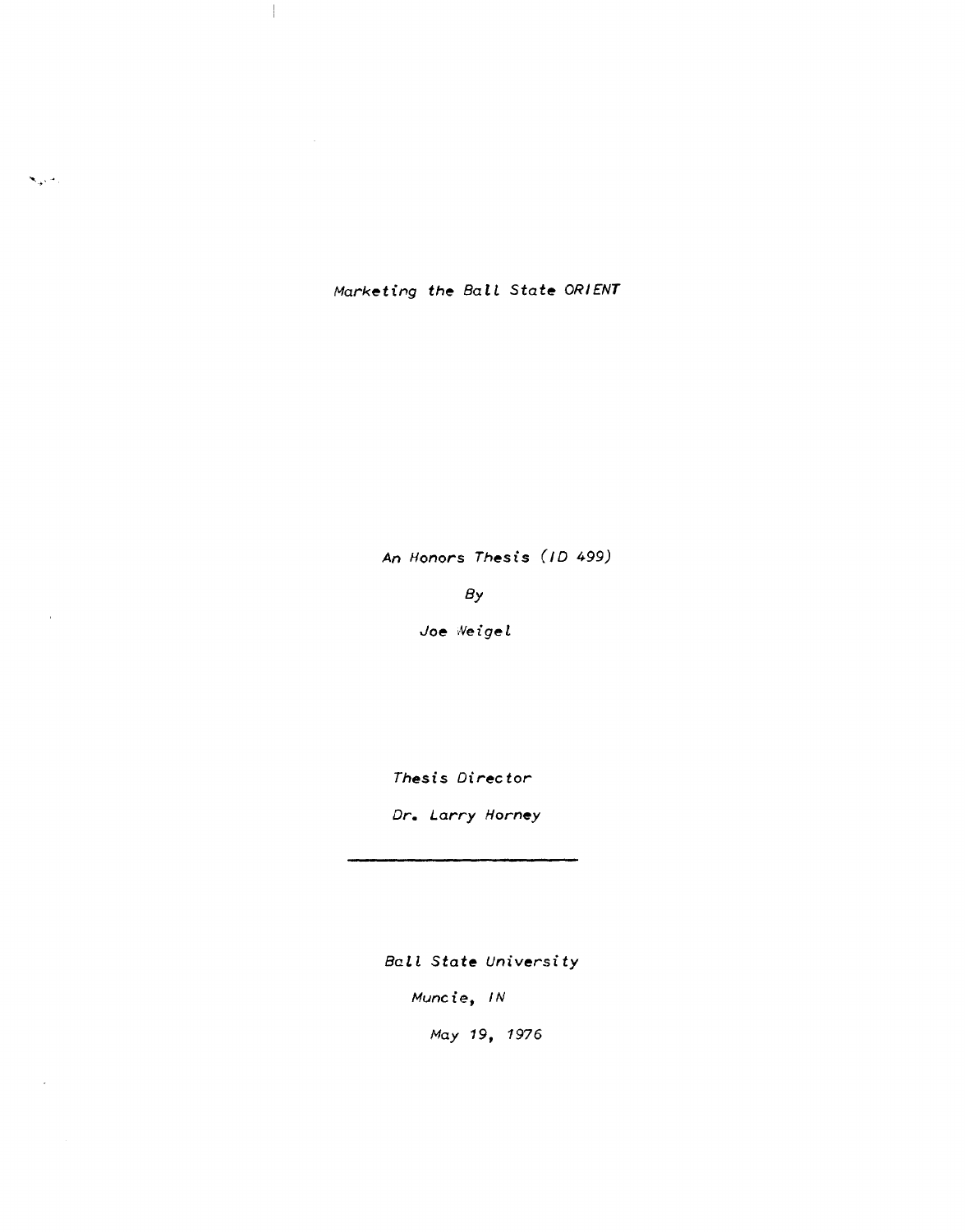Sp Coll thesia فيقيم  $\zeta^2 t \varepsilon^3$ - デュ<br>(う"を -W45

> When one begins a discussion concerning the marketing, that is the selling, of the Ball State yearbook, the ORIENT, he is talking of one or both aspects of marketing this product. The first of these is the book as an entire entity. The other is the space within the ORIENT. This includes organizational, individual and advertising space. As this paper will show, many times the  $latter$  has a direct correlation on the former. That is, once a person buys space and gets his picture in the ORIENT, he will consequentLy buy the book when it comes out. This paper will concentrate on this approach.

> Through my experience at the ORIENT the past two years, <sup>I</sup> feel well qualified to speak at length on any aspect of the book. Educational training in the area of advertising, marketing and public relations will also be drawn upon in the completion of this proJect. However, since our 1976 ORIENT does not contain advertising and I have no real experience in this area, it has been deleted from this paper.

Before one can get too far along, common marketing sense teLls me it is necessary to examine thoroughly the product invo Lved.

The BalL State yearbook, as with any yearbook, has two basic purpcses. To most of the college populus, it serves as a memory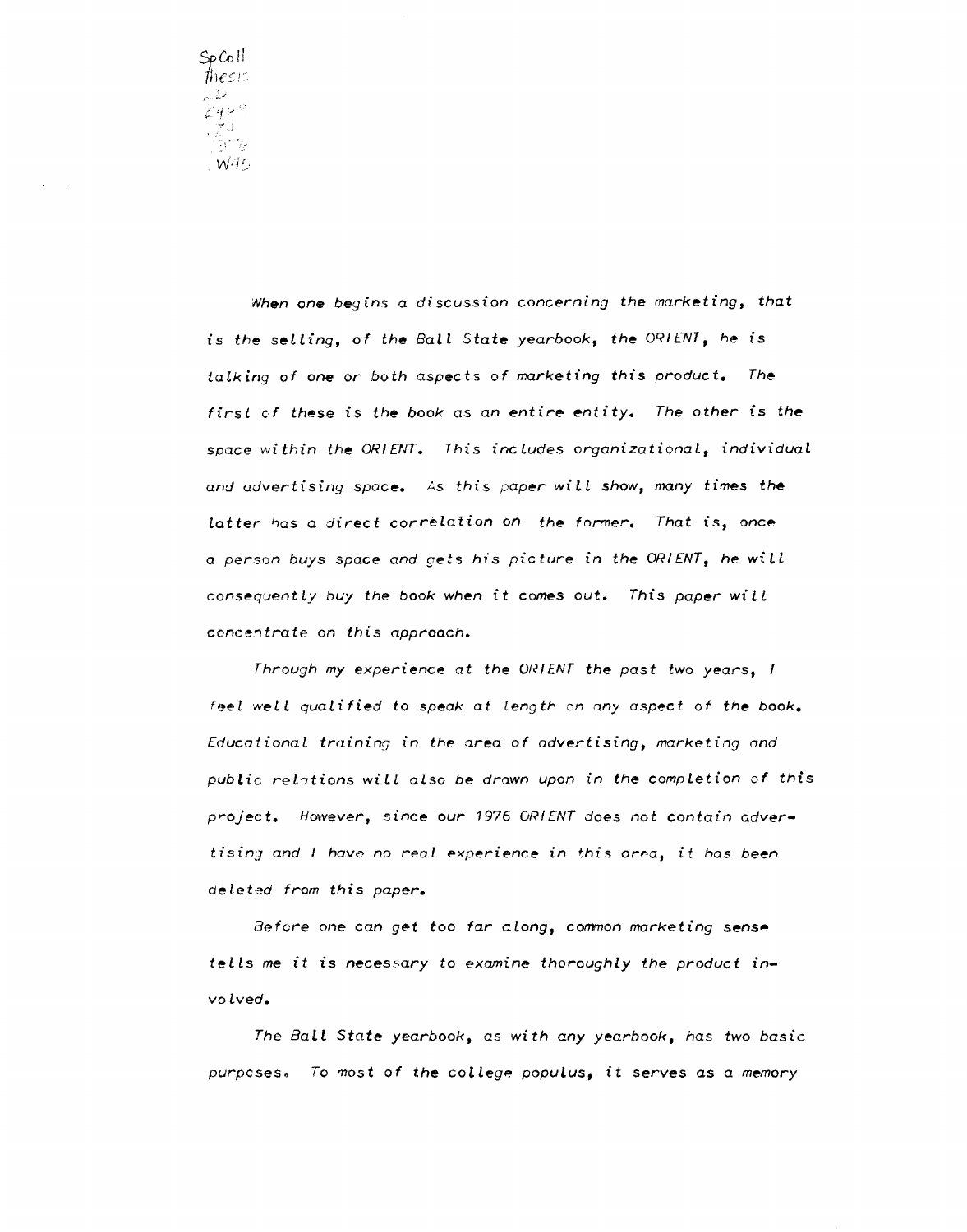book, examining the past year in detail. It thus serves as a benefir fot the student body.

However, to a few people in the Journalism and other departments on campus, it serves as  $\alpha$  laboratory tcol for which the student-journalist can practice and perfect his talents.

In my opinion, one of the basic problems with the ORIENT in the past years has been the emphasis by the staff to prove they can put out a good product. As a tribute to this fact, the ORIENT the past two years has been rated "ALL-AMERICAN" by the yearbook jUdging services.

One can see by this that the yearbook has fulfilled its one purpose, but how about the other. Records show that the yearbook has not received increased circulation during this period. The  ${_{null}}$  of the product is good, but why will it not sell? Could it be the subject content is not catered to the students'  $w$ ants $2$ 

Who knows? I can only hypoticate which I will do during the remainder of this paper.

**It** is my feeling that the book has not received this increase in circulation due to the fact that the editor and his staff have been too busy putting the editorial aspects of the book together. It is the staff's main job to put out a yearbook, not to sell it. However, if someone were to market the book correctly, I feel circulation could be increased tremendously.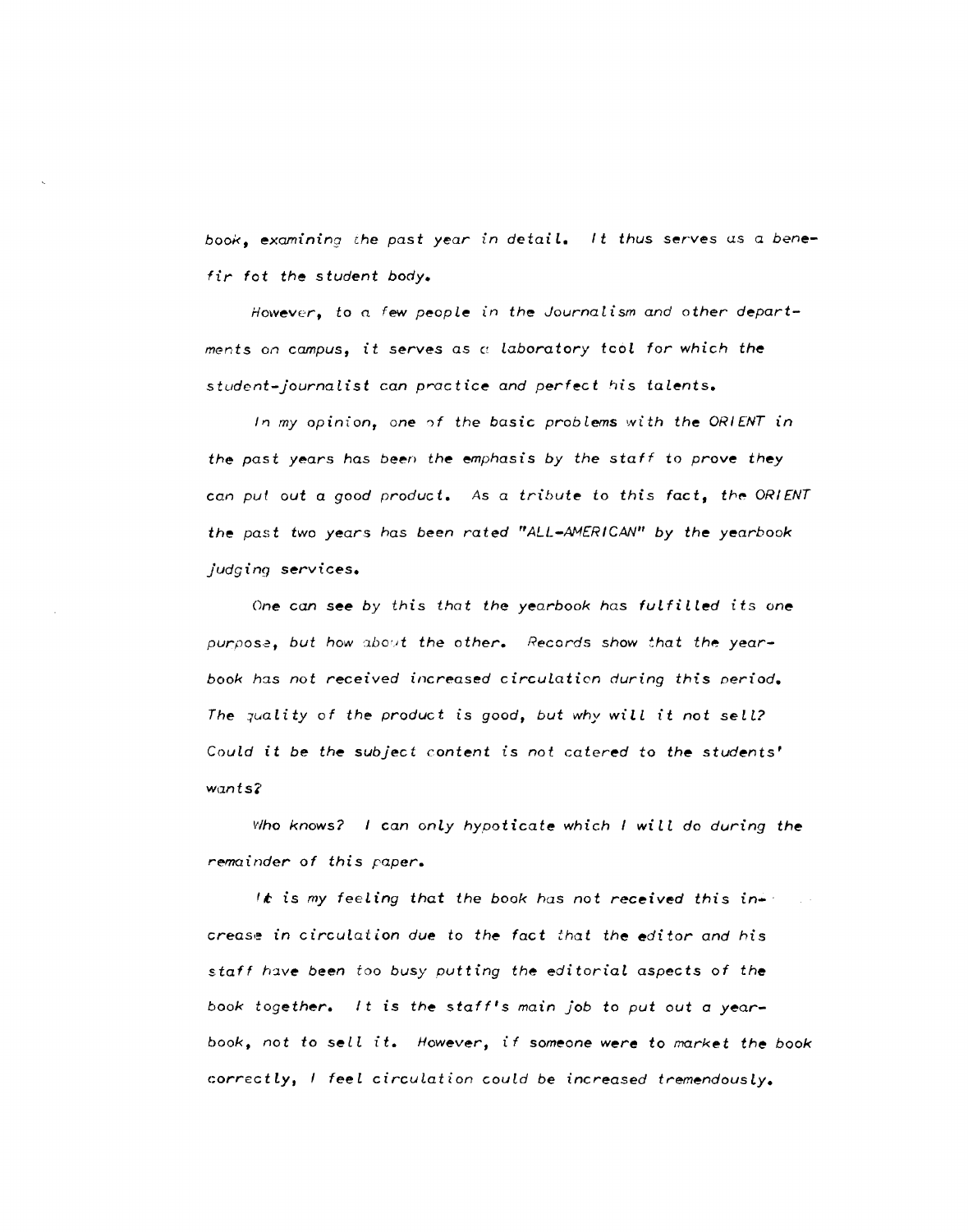*Hopefully, the remainder of this paper will prove* to *be an asset in this respect.* 

*Before I get into the meat of this paper, one point should be made on the point on catering to the students' needs. At the present time I have no concrete evidence that the book* is *catering*  to *the students' needs. However, if the staff* were to *include a short* survey *(much Like the* one used this *year), they can insure that they are meeting* these needs. *(Addenda 1)* 

*/Vfclrketing of the BaLL State ORIENT* is *accomplished by* use *of sevoral selling campaigns run throughout the year. Rather than tl"y to break* these *campaigns down into campaigns for individual aspects of the book,* / *wiLL present this paper in* a *chronological*  campaign of the entire year, taking individual aspects of each *campaign when they* come *during the year and combining them when possible.* 

*An effective* sales *campaign on campus must* be *initiated early*  in *the' school year. Just* as *important, it* must *be thorough in its coverage and continuous through the year. (let those* last *minute deadlines for the editorial* staff!)

These campaigns must provide the student, the prospective *buyer:. with all the information that he may need. They should be pLanned and executed with the student in mind. The campaigns should be fashioned* to *express the sales* message *to the students, not* to *impress them.*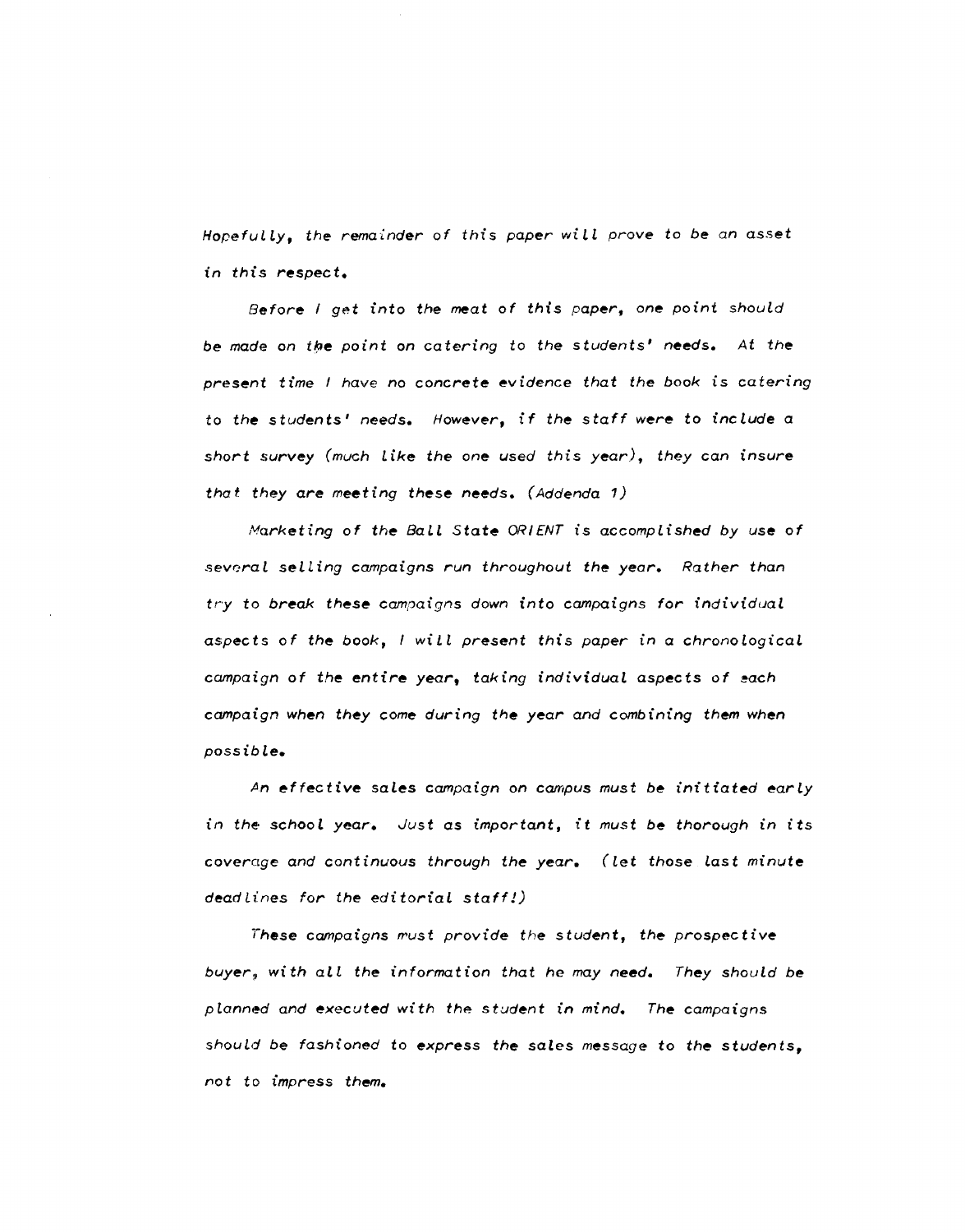The first concrete promotions effort should be planned in  $early$  summer and executed approximately two weeks prior to the stud~nts' *return* to *campus. It should be used* to *sell both the book itself and the space within.* 

*In the past years, this effort has taken the form of* <sup>a</sup> *maHer sent* to *the stUdents' home. This past year's product, the ORIENT Express,* was *a very good promotional effort for several*  reasons.

*FI;rst off, students get a load of mail, especiaLly Letters, from Ball State prior to the beginning of school. If a letter were* tt) *be used,* as it *had for many years in the past,* it *would be very* lik~ly *that* it *wouLd be* lost *or ignored by the* students. *However, by using a newsletter, there is a better chance that it* will be noticed and not lost.

Also, with a newsletter, a lot more copy and pictures can be included. This way, instead of making a general appeal to all students to buy a yearbook and get their pictures taken, the staff can mctke *a* saL~s *pi tch* to each *student group* on *campus who wi It be pictured* in *the book* - seniors, *graduate students,* associate *candidates and* underclassm~n. On *the whoLe, it* is a *very good promotion, but* J *do suggecs* t *some Changes.* 

If the staff were to place the order *blank* in a spot on th~ *noewsLeUer that would* b~ *saved by students for* a *period* of  $time,$  this would be a tremendous advantage. Anything like a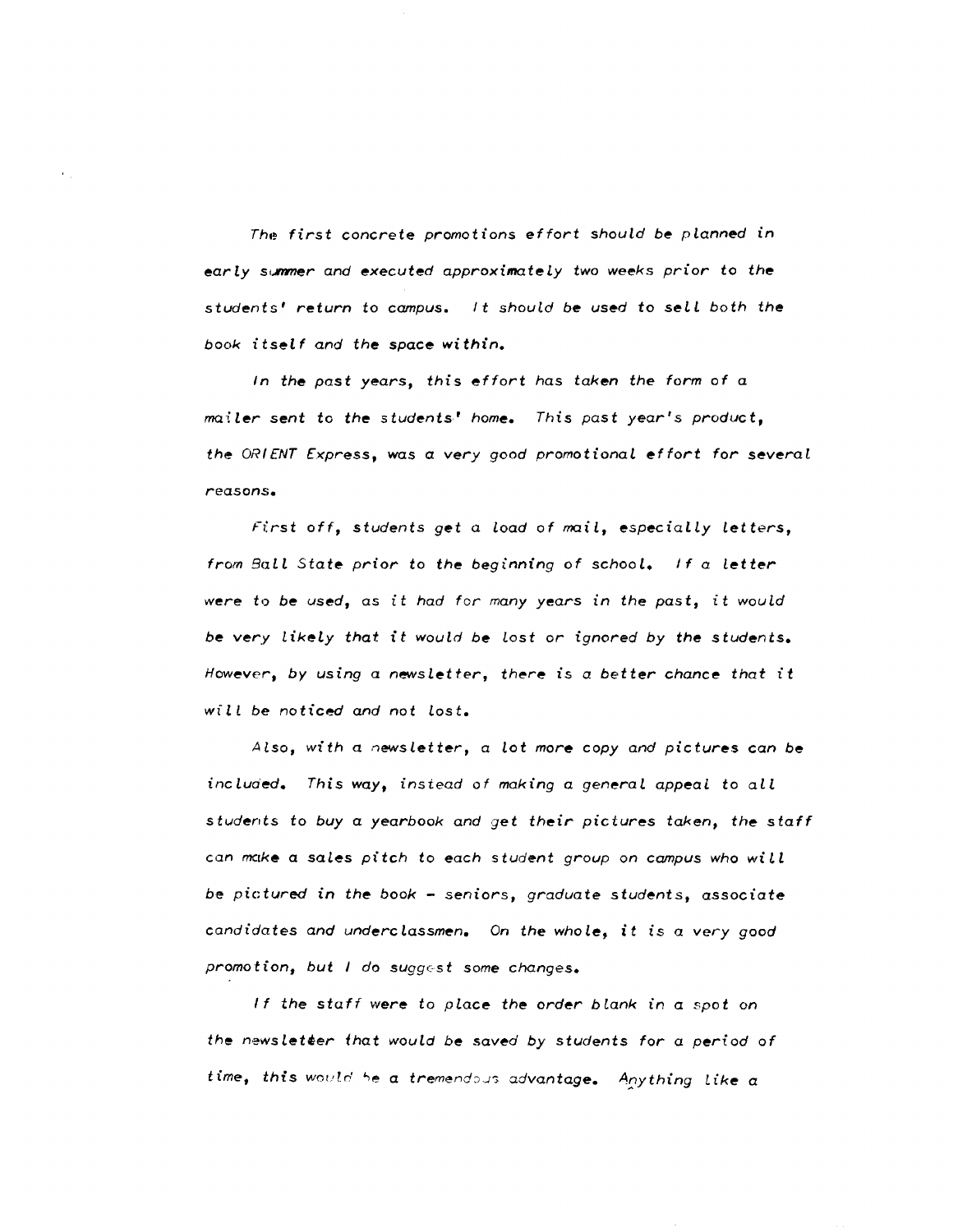$cal$ ralendar, list of important campus phone numbers  $-$  something that the student may hold onto until they get back to Muncie or possibly longer. After all, the more the students Look at the coupon, the more chance there is that they will use the order blank.

Depending upon finances, the ORIENT Express could be a monthly or quarterly publication, each time including current news on the book and each time inc luding an order bLank.

The next big sales campaign occurs during the first week back to schooL. In past years, traditionaL methods of promotion have included a table in the talley, phone calls to seniors and the Student Center Governing Board (SCGB) Night,

During this first week back, senior and possibly undergraduate picture appointments start to be taken. To avoid any confusion with two or three people scheduled to get shot at the same time, past ORIENT editors have found it very beneficial to use one master schedule rather than have two or three in use. I stress continuance of this practice.

The use of a table in the talley serves several purposes, but has some shortcomings. While at the talley, you can sell the ORIENT, but due to the necessity of having the master list at the ORIENT office, no picture scheduling can be done at this time. However, students can be informed and reminded to call the ORIENT for a picture appointment. The table also serves to acquaint the freshman and re-acquaint the other students to the ORIENT.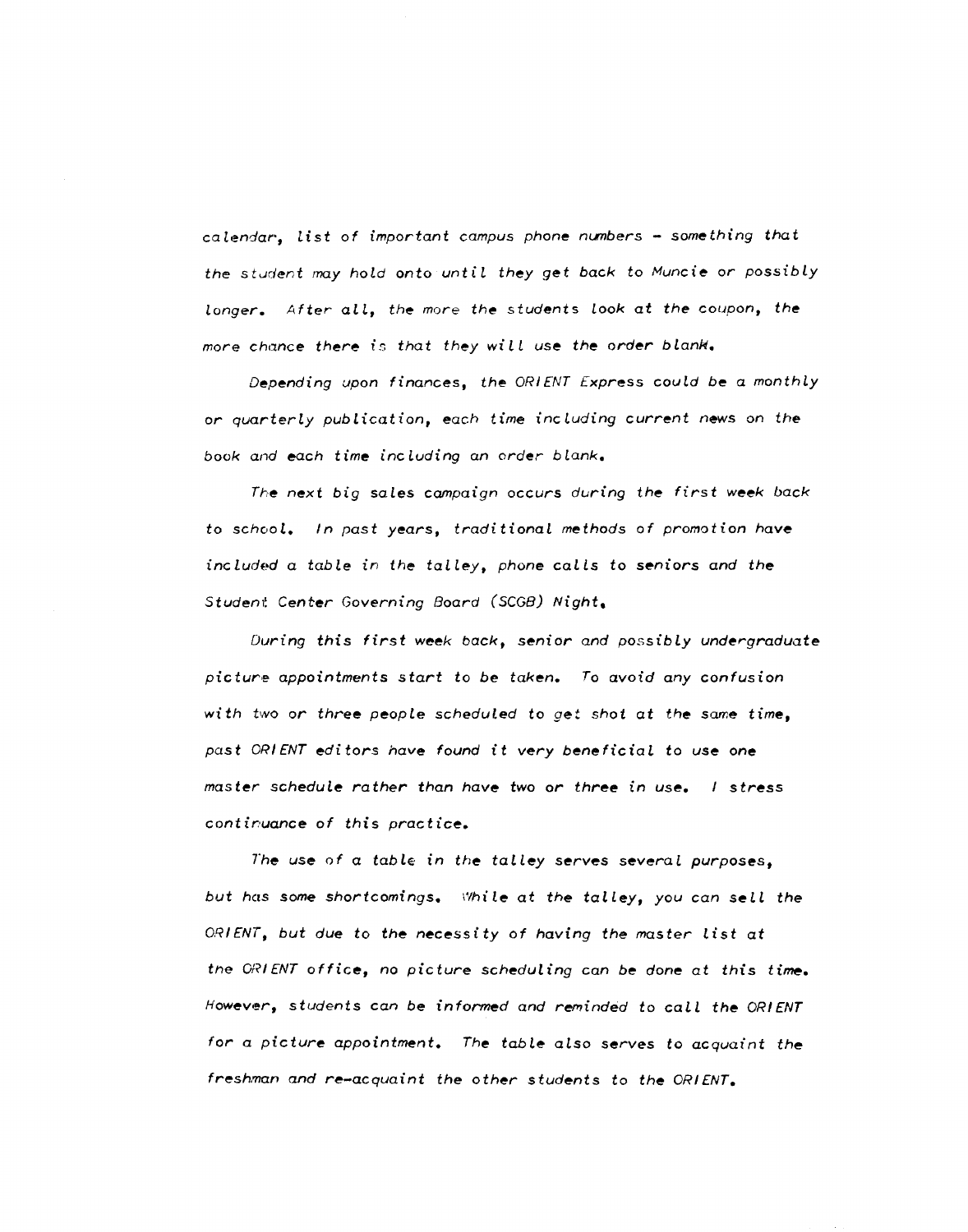In order to help acquaint new students with the campus, SCGB sponsors an Activities Night the first weekend in September. This, in the past, has been an excellent time to introduce the new students to the ORIENT. The only suggestion I make concerning SCGB night is to institute a sales campaign directly at the new students to buy the yearbook to "orient themselves" to the BSU campus. After all, where eLse but in the Ball State ORIENT can a student get a chance to see what goes on at Ball State during the year?

 $\sim$   $\epsilon$   $_{\star}$ 

Returning to the headache of scheduling senior pictures,  $I$ have several ideas which can help to make this task somewhat easier.

In order to get an increased turnout for senior (and undergraduate) pictures, the campaign must be promoted effectively. In the past years, newspaper ads have been used effectively, but all they can really do is acquaint the student with the fact that pictures are being taken. Personal contact is a must in order to insure success in this venture.

To handle the increased number of people who may be calling in and to make sure there are no foul ups, I strongly recommend that the entire staff be trained on how to take a picture appointment at the staff's first meeting of the year. Ncthing makes <sup>a</sup> person more perturbed than to call the ORIENT five straight times and having the person on the other end suggesting that they call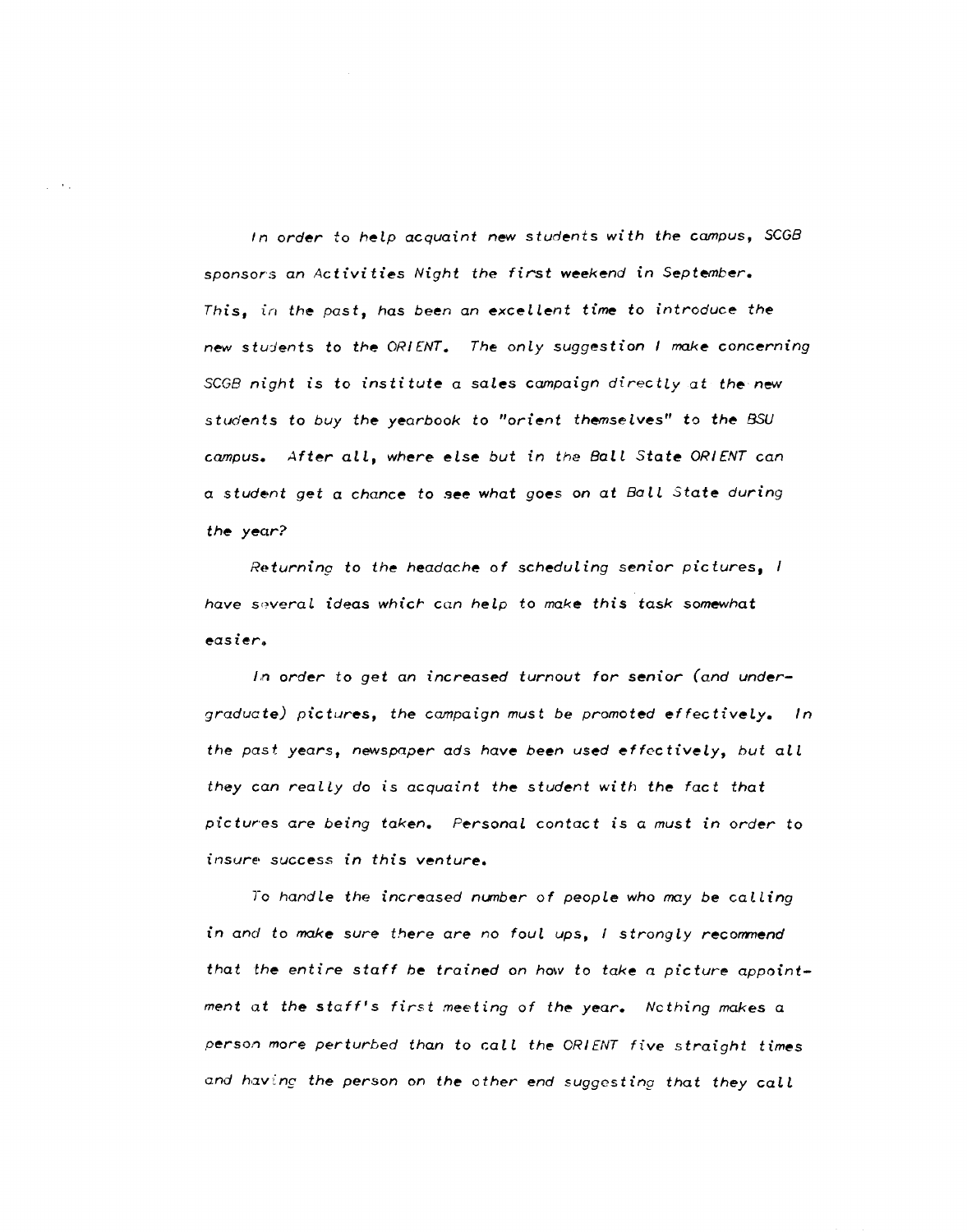back later when someone who knows how to take the appointment is there. There is reaLly nothing to taking an appointment, it can be learned quite easily.

With that taken care of, the business and organizations staff can employ two efforts besides newspaper ads to substantially increase the number of degree candidates shot. The first of these has been used in the past two years to great success. It consists of obtaining from the computer center  $a$  printout of all people and their phone numbers who could possibly graduate during the coming year. (Those with over 130 hours at the beginning of foll quarter.) Now the staff members from business, organizations and others can contact these people and ask them whether they have or would like to make an appointment to have their picture taken.

The new idea that I propose is to have a table set up outside the three senior placement meetings held in University Hall during September. Several members of the staff could attend the meetings and bring the master scheduling list. Before and after each meeting, pictures could be scheduled by the seniors attending the meeting. (It is advisable to use the reminder cards to assure that they show up for the picture.) Addenda 2

Concerning undergradvote pictures, an increase from this year's promotional effort is necessary. Since this past year was the first time they were shot in several years, new methods of promotion were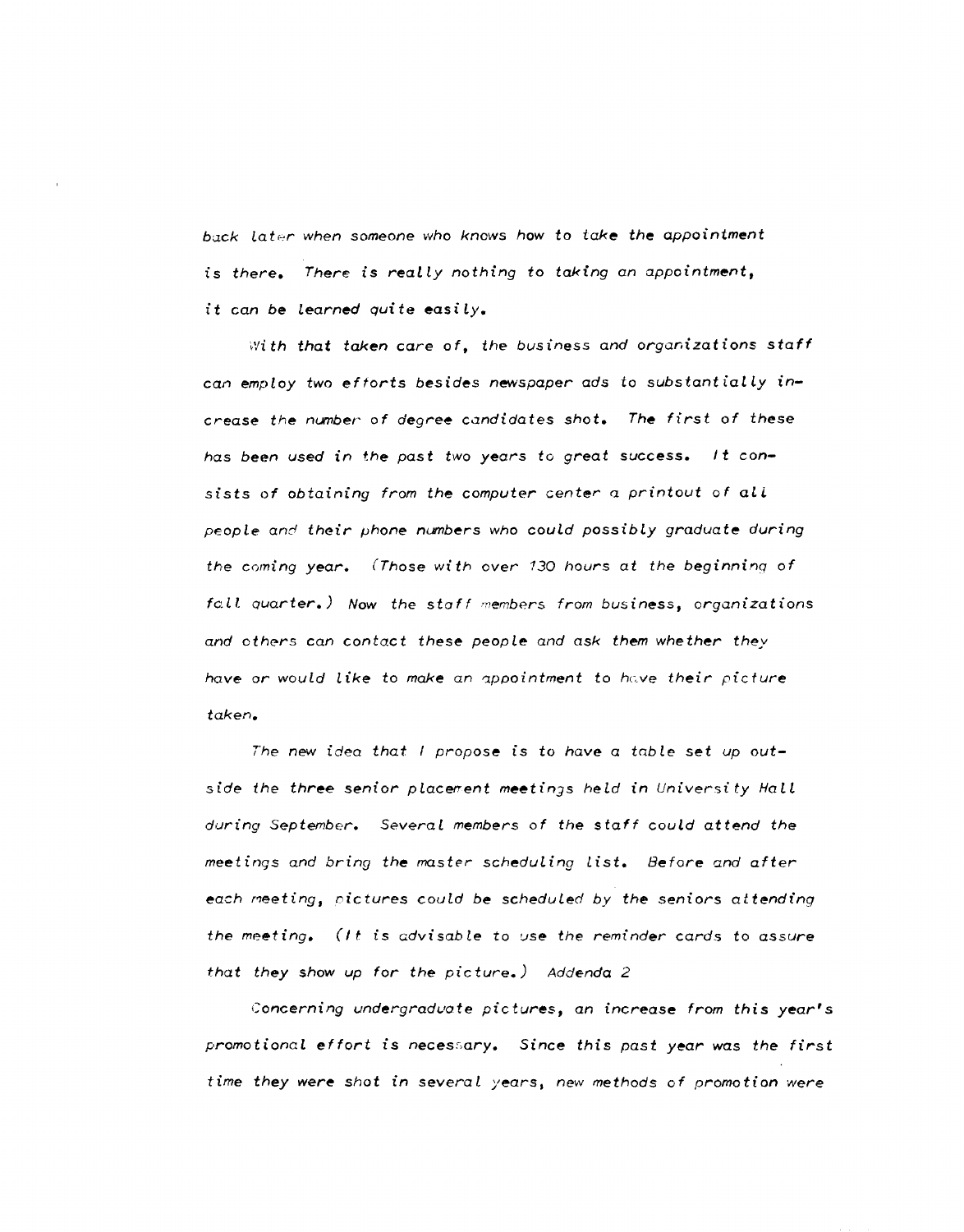utilized.

With the undergraduate pictures, I feel that *it* would be quite a hassle for the staff to try to contact each person via the phone. Several other methods are more reasonable.

Most importantly, the entire staff must feel very excited about the undergraduate get ting their pic tures taken. Since the majority of the staff are underclassmen, they must inform their friends of the opportunity to be pictures in the  $ORIENT$  and persuade their acquaintances to become a part of the ORIENT.

It is my personal feeling that, based on past performances, students will not take the trouble to go out of their way to schedule a picture setting. Many times a student will be exposed to a promotion, be it an ad in the Daily News or a poster in class, when they do not have access to a phone. By the time they get to a phone in the dorm or apartment, they forget about it or it is after the ORIENT office has closed. Therefore, I feel it very necessary to bring the scheduling directly to the student. This could be done by several methods.

One idea concerns the placing of reminder cards on the tables in the dining service. On the card would read a message which would remind the student to make his appointment by calling the ORIENT office. To insure the success of this venture, the office should remain open that night to take calls for appointments. This fact should be mentioned on the cards along with the three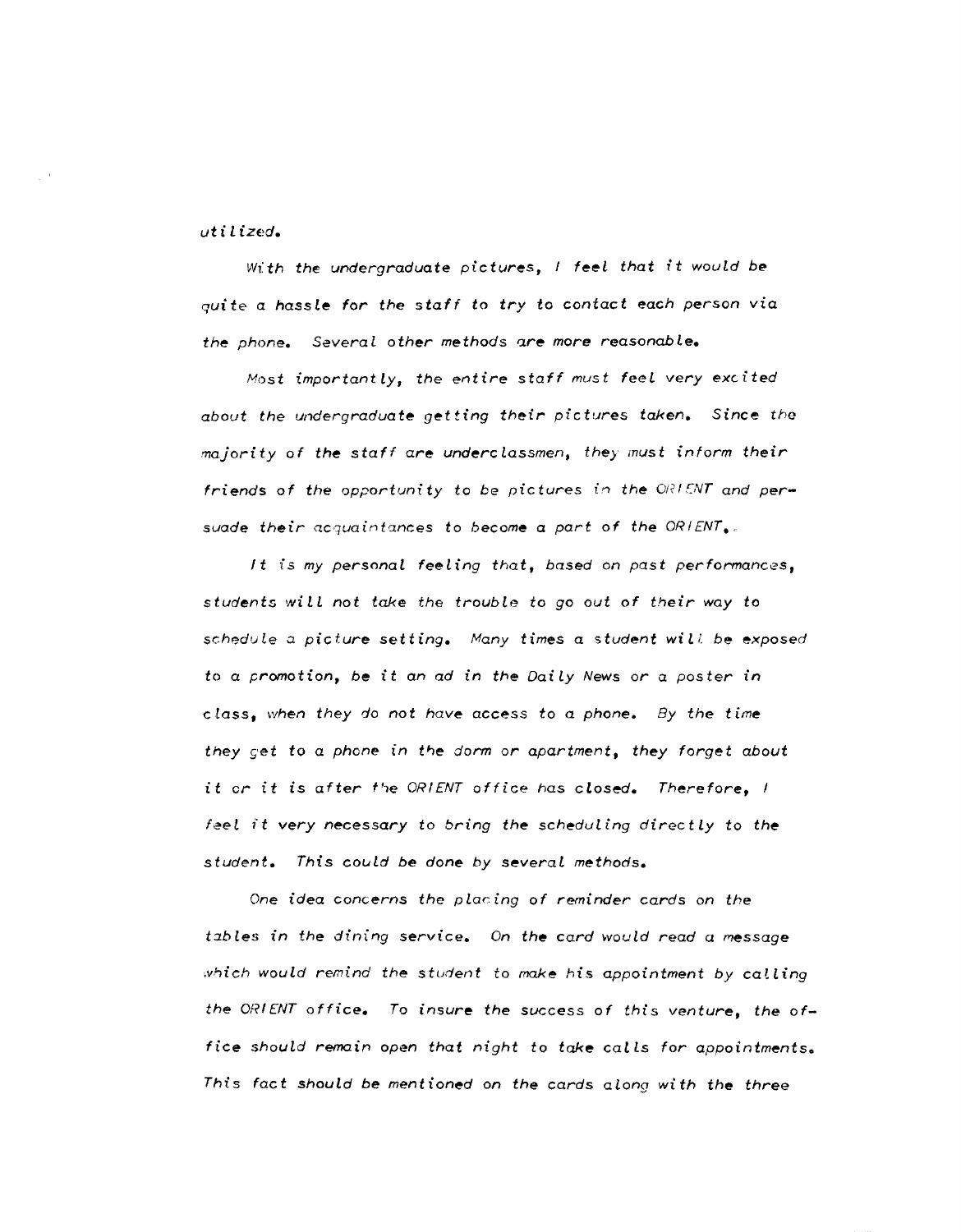*of rice phone numbers. "m qui te sure the office* wi *L l* have *their hands full that night.* 

*A table couLd also be set* ~p *at the scramble Light to take appointments. Here* you wo~lrl *be able* to *catch the majority of the flow* of *students throughout the day, however they* wi *Ll be in quite*  a *hurry.* It would be absolutely necessary to have the appoint*ment. cards there.* 

One *item that wouLd take* a *lot of planning but I'm quite* sure  $i$ t would be well worth it would be to set *up* a table at each of the *dorms.* Permission *would have* to *be* secured *from the dorm directors, but if executed correctly around the evening meal time, I'm* sure plenty of people would take advantage of it, Again lots of manpower and the reminder cards would be necessary to insure its success.

Besides reminders in the Daily News, numerous other promotional *means /'nay* **be** used to *broadcast the message* to *the* students. Posters, signs *and the like could be* plastered *allover campus. Announcers at the home football games wouLd probably broadcast it* to *the crowd at the home football games if they were asked.* 

*Another idea that has never been tried* is *to* use *the local C(ImPUS radio* stations *such* as WSAS, *WAGO, WLAF or* WeST. *Poss ib ly they might announce* it *over the air for free* or in *exchange for one-he!lf page of space in the book. in fact, I* have discussed *the* idea *with one of the radio personel* on *campus and he* seemed *very favorable* to *the idea.*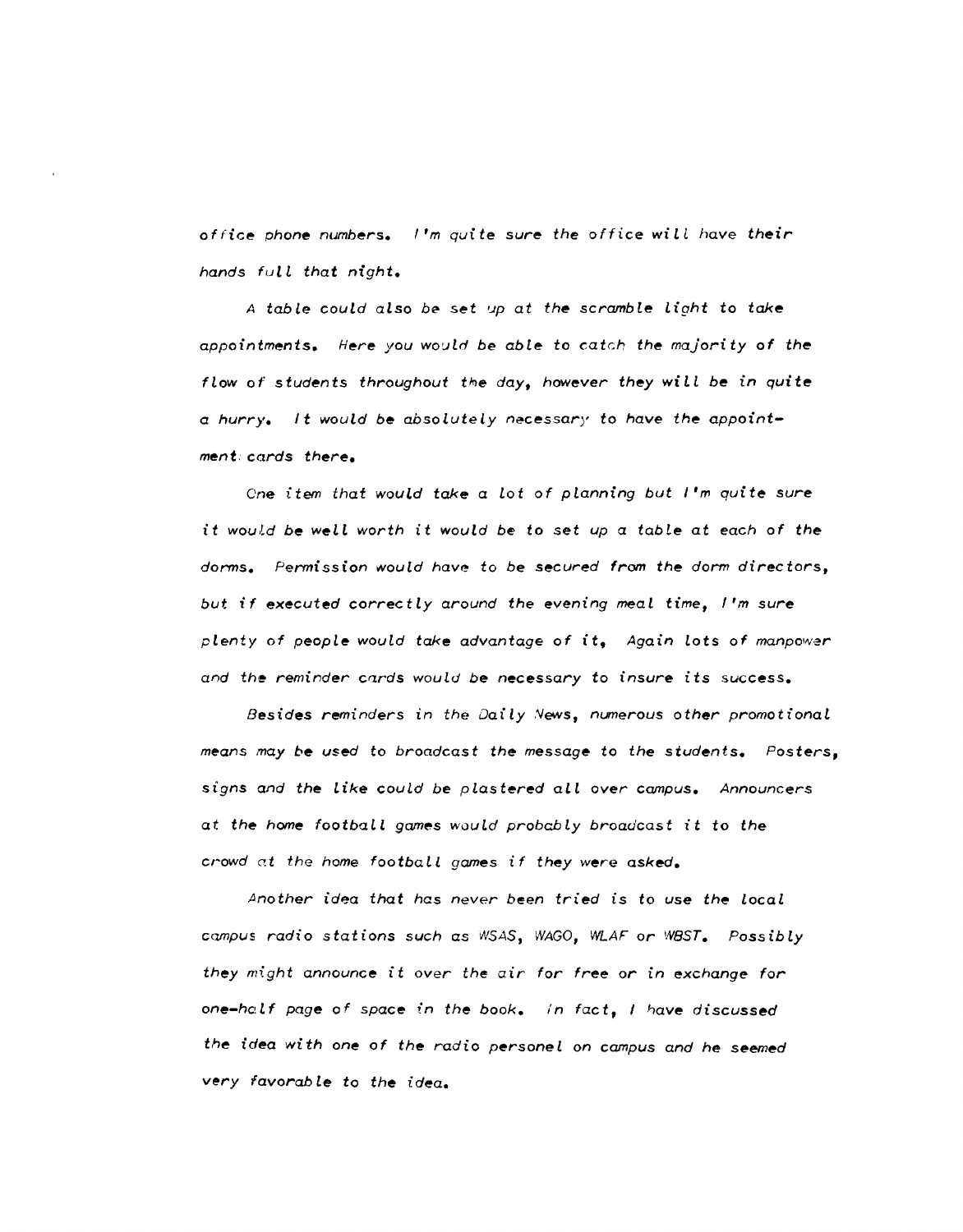*The next major headache that the organizations staff will encounter* is *that of group pictures. The most important thing 2bout this campaign, like the senior picture campaign,* is *to start*  it *early. I f the personnel wi II warrant* it, *it should be run at the beginning of the year with the picture appointments.* 

*The first task in organizing the campaign* is *the initial contact of all possible organizations on campus. This can be*  done by acquiring the directory of campus organizations from the Office of Student Programs in September. Using this list, the *organizations staff can contact the people first with an introductory Letter (Addenda* 3) *and then with* a *phone caLL to*  answer *any questions and get* possible *page conrnitments.* 

In the past years, there has been quite a mix-up in this contact of groups. Since *I* feel personal contact is the only way to *seU group space, it is imperative that this contact be executed without* a *hitch.* 

*This mix-up would occur* when *people on the organizations staff would contact* a *group twice in one day while forgeting*  to contact *other groups. For this reason, some sort* of *record should be kept on contacting these groups. (Addenda 4)* 

*Using this form, the entire process of gettine proups to* buy space could be made a let easier. Once the group has com*mitted itself to buying an aUoted amount of space,* a *certain*  number of pictures would be necessary.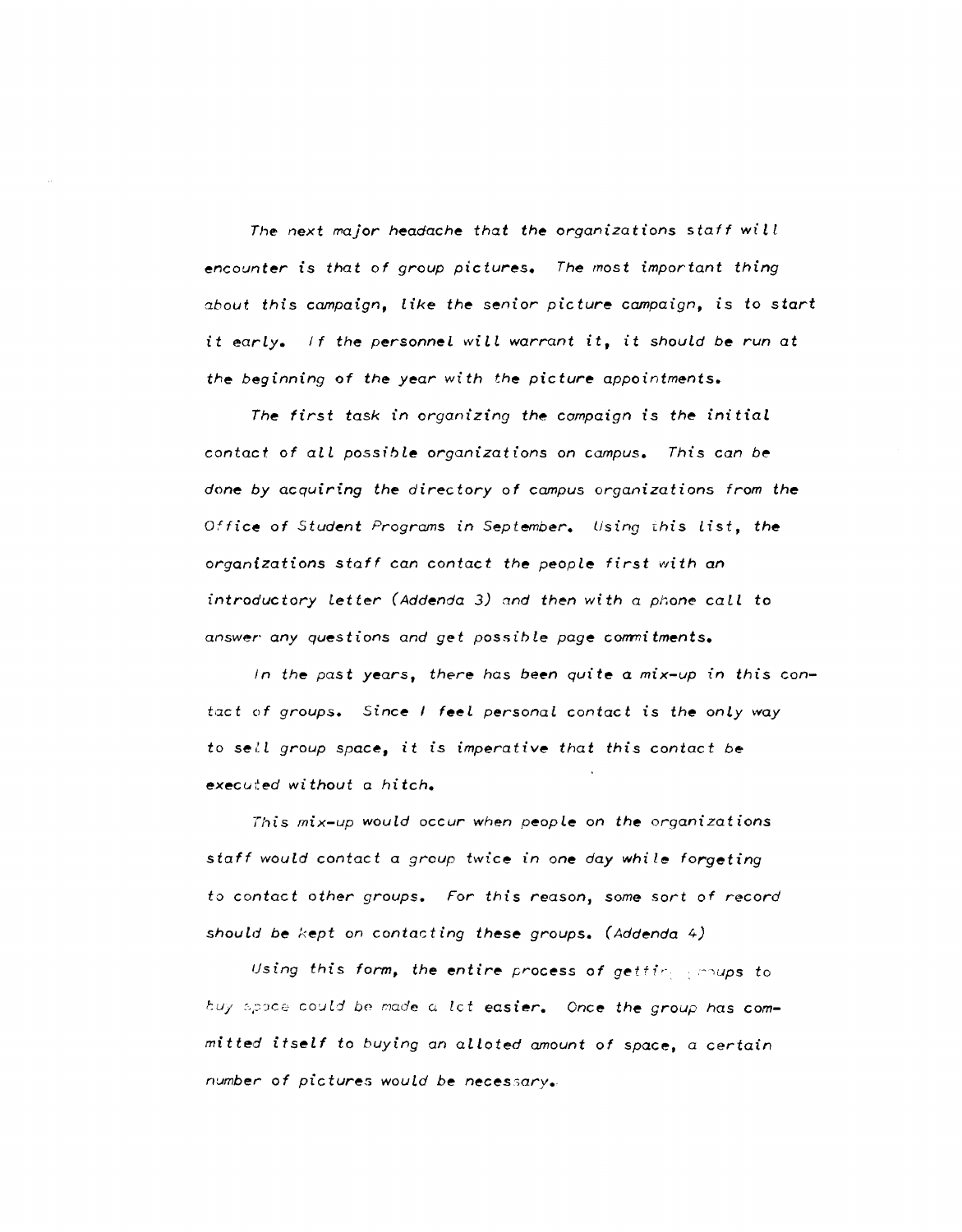The method used in the past years have been if a group *bought one-half page of space*, one *picture* would be necessary. *If the organization bought one page of space, two pictures were needed. If the club purchased two papes of space, four pictures were uti* li *zed.* 

*The problem then* arises, *How do you take four pichires of one group? In the past* years, *the ORIENT staff have always used p:ktures of the group sponsoring or part icipating in some event*  on *campus, usually one that has aLready been covered in the book. I* feel it would be a real benefit for the yearbook to picture the small, but significant events that the group sponsors through*out the year.* With a little early planning, you can cover all the *events of the year and keep the groups happy.* 

*One area of group pictures that needs to be mentioned* is *that ()f informals. In the past* two years, sales *in this area have be very low, yet feel there* is a *definite market* here.

*in the past two years, the pictures have* basically *been those of bike teams from Bike-a-Thon,* becaus('o *that* is *when it* has *been promoted the most. Nith* a *littLe help, I think they could be used to get teams from Greek events such* as *Tug-o-War, Sigma Switch, Watermelon Bust,* Circus *Feed and AOPi Marathon. Also more intramural teams could be represented.* 

*, should note that the best possibility for these pictures are the winning* teams. *There* is a *little bit of* show *off in*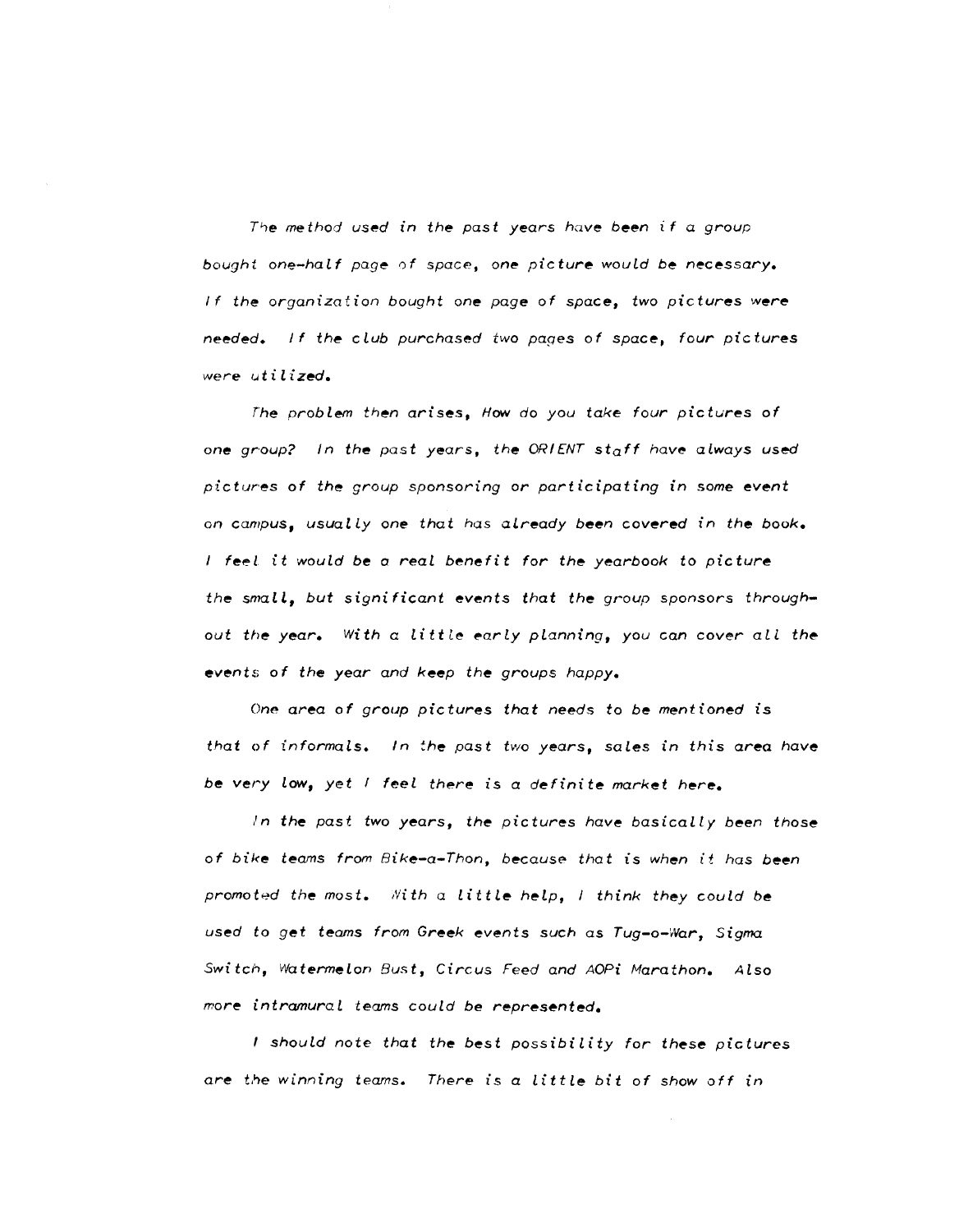everyone of us and the ORIENT should take advantage of it.

As far as definite sales campaigns go, one of the best ways to promote informals is to inform the people who are sponsoring the event to tell the teams and captains that space for teams is avaiLable tn the ORIENT. The sponsoring group should put up no objections since the OR/ENT is already doing them a favor *by*  covering the event.

Of course, winning teams should be contacted after the event to make sure they know about the informals and possibly buy space.

Thus concludes my ideas on selling space within the ORIENT.  $I$  feel that the next job, selling the book itself, will be much easier if the students' pictures are in the book.

When the selling the CRIENT, I must admit that my collegues were right. At the beginning of my year as editor, Dr. Ingelhart and Mr. Wellnitz insisted that a direct sale to students was the best method. This is fine if you can find enough high pressure salesmen among your staff. If the yearbook enjoys a large staff, have the staff sell it to their friends in the dorm, on their intramural teams and in their fraternities and sororities.

Several years ago, the 1974 editor, Dwayne Gott, had his staff members who lived in dorms post a sign outside their door informing residents that ORIENTs could be purchased within. Some of the staff members balked at this idea, but it did work to some degree.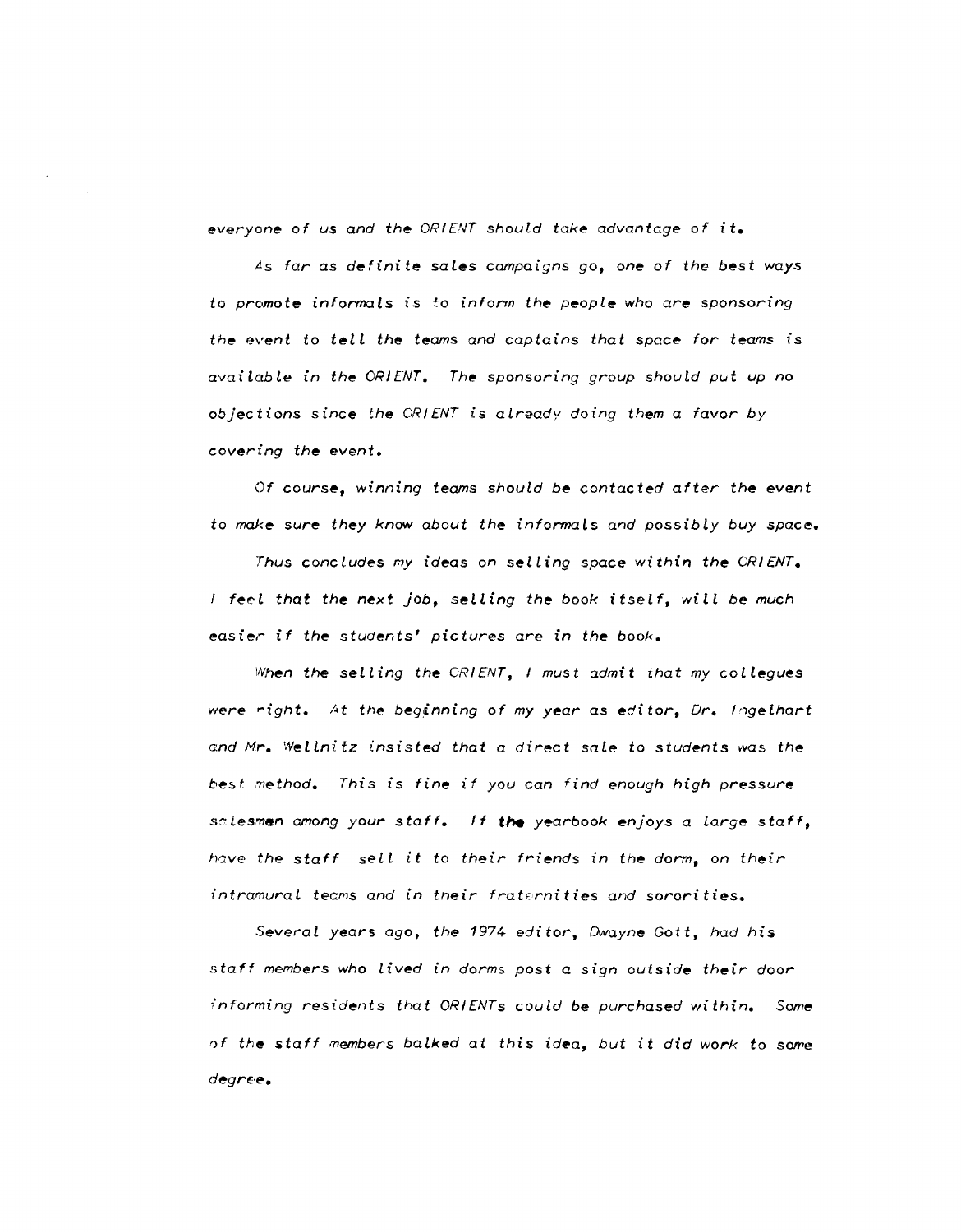*Another idea that* has *been kicked around* is *the idea of paying* a salesman a *flat* corrmission *for selling the book. This idea wi U work* if *you* Jet a *good saLesman who is wil ling to work cheap,* 

*One method that has been kicked around but* needs *more research*  is the idea of selling space to *organizations* at *a* very reduced rate if a certain percentage of the group's members order the *ORIENT in advance.* It *still needs more research, but* I *feel* it *could be* success *ful.* 

*Selling the book on an instalLment* has *reaped good benefits. Students, especialLy if it* is *not after payday, have* a *hard time scraping up over \$5 for a book they haven't seen. I must admit that the business people hate the additional work that is involved,* so *l* would limit the payments to two installments, with the first *payme·nt being smaller and the second no t due unt i* l *the book* comes *in.* 

*Tlr,e c.bove hr;s been ideas, some proven,* some *untested. They '1re other ,neople's ideas with my revisions:md my ideas totally.*  !~egar'dless, *their result wi* tl *be an increase in ORIENT saLes* since it SE~ems *Ball State students* n~ed *quite a bit of coaxing before they wilL buy an ORIENTo*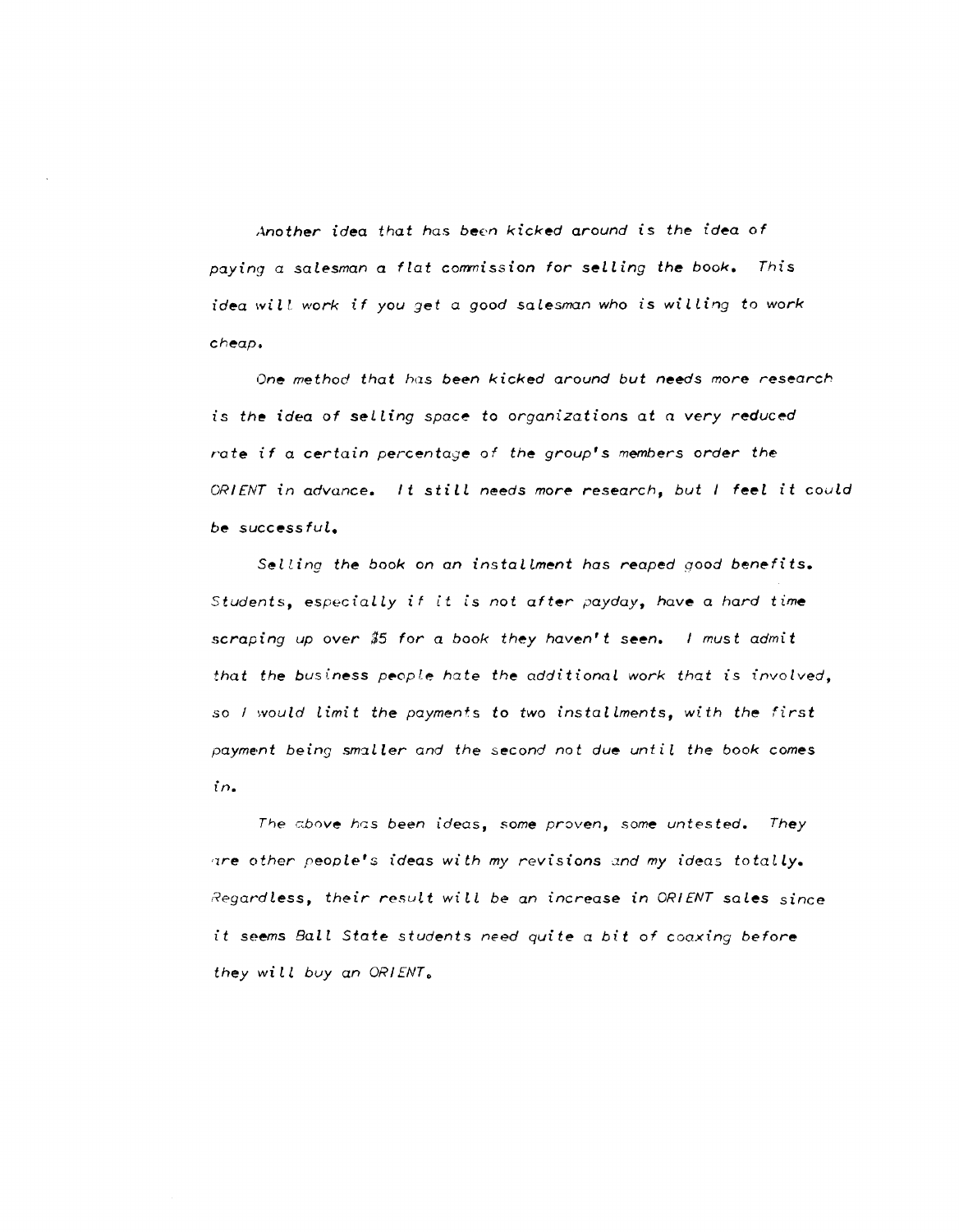## *ADD£i'JQA 1*

## Dear ORIENT Subscriber:

We would appreciate a few minutes of your time to fill out this short questionnaire. Your honest responses wilL enabte us to further imporve your yearbook to meet your expectations. Please return *it* within a week.

What was your overall impression of the book?

What did you like most about it?

What did you like least about it?

If you were editor, what would be the first thing you would change?

What changes would you like to see in next year's book?

Nhy did you buy the book?

Do you think the price was too low?

Will you buy next year's book?

Thank you for helping us to put out a better ORIENT!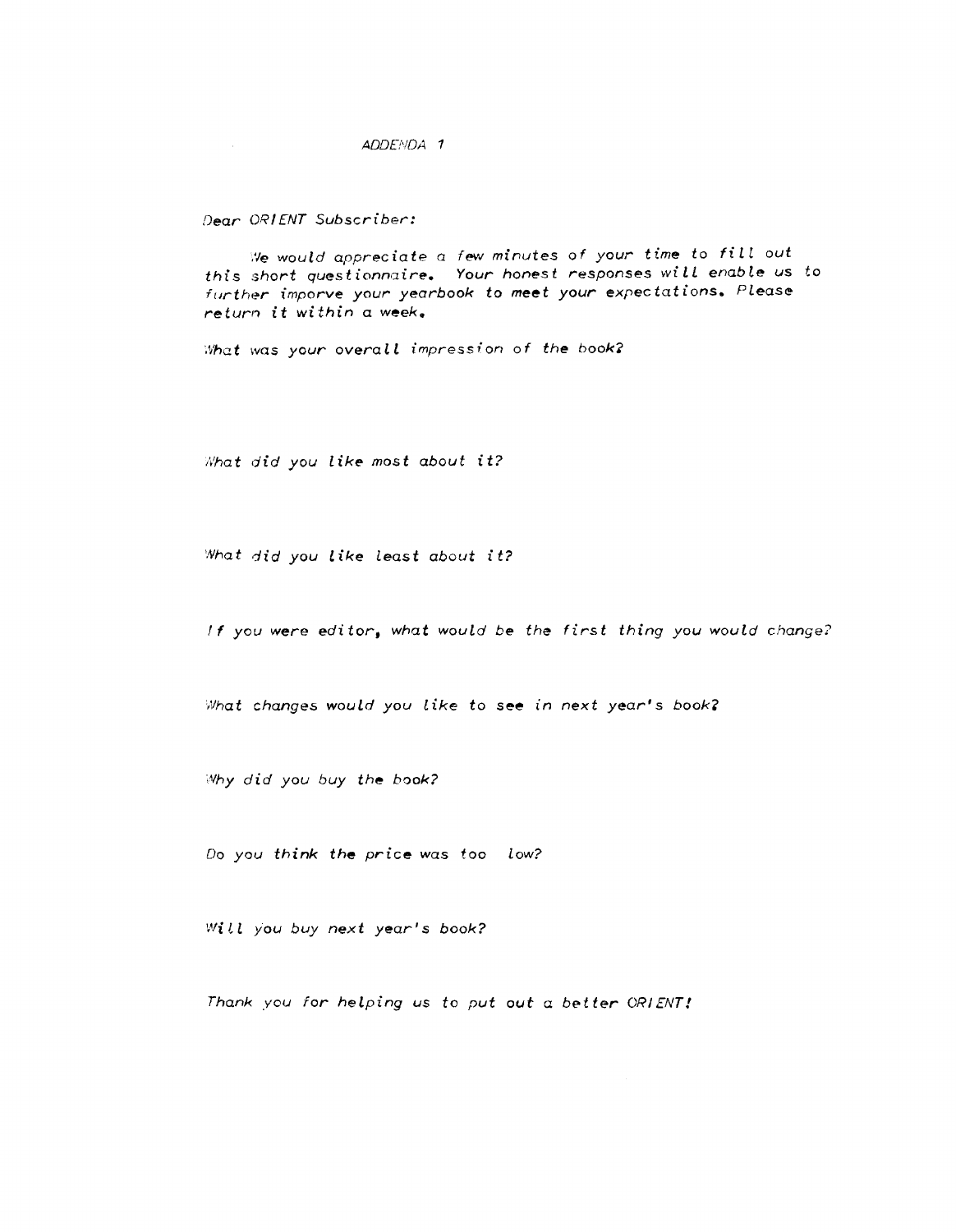*ADDENDA 2* 

## IT'S A DATE!

FOR YOUR YEARBOOK PORTRAIT . . .

DATE

TIME

LOCATION

**COST** 

Arriving five minutes early will enable you to check your grooming. Please bring cash or your personal check payable to CASH.

SMILE ...

YOUR YEARBOOK STAFF

7175-10M-C/8

 $\bar{z}$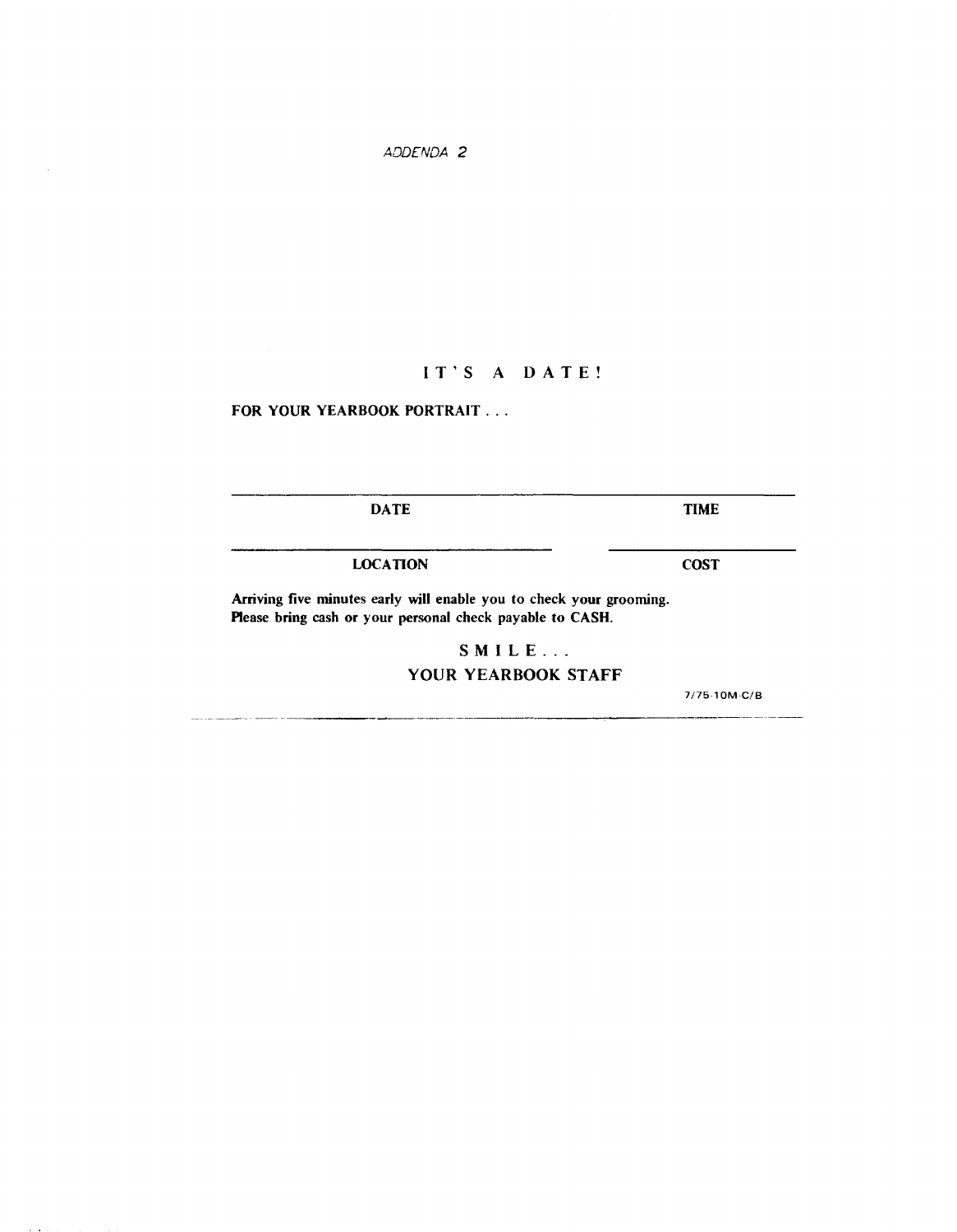## ADDENDA 3

Dear President:

Each year organizations play an important role in campus Life. Why not let the OR! ENT preserve the memories with a group picture in the ORIENT.

The time to order space is now. The book looks very promising and will again serve as a great public relations tool for any organization.

We shall be contacting you in the near future. If you have any questions prior to this time, call 285-6394 or 285-4443.

SincereLy,